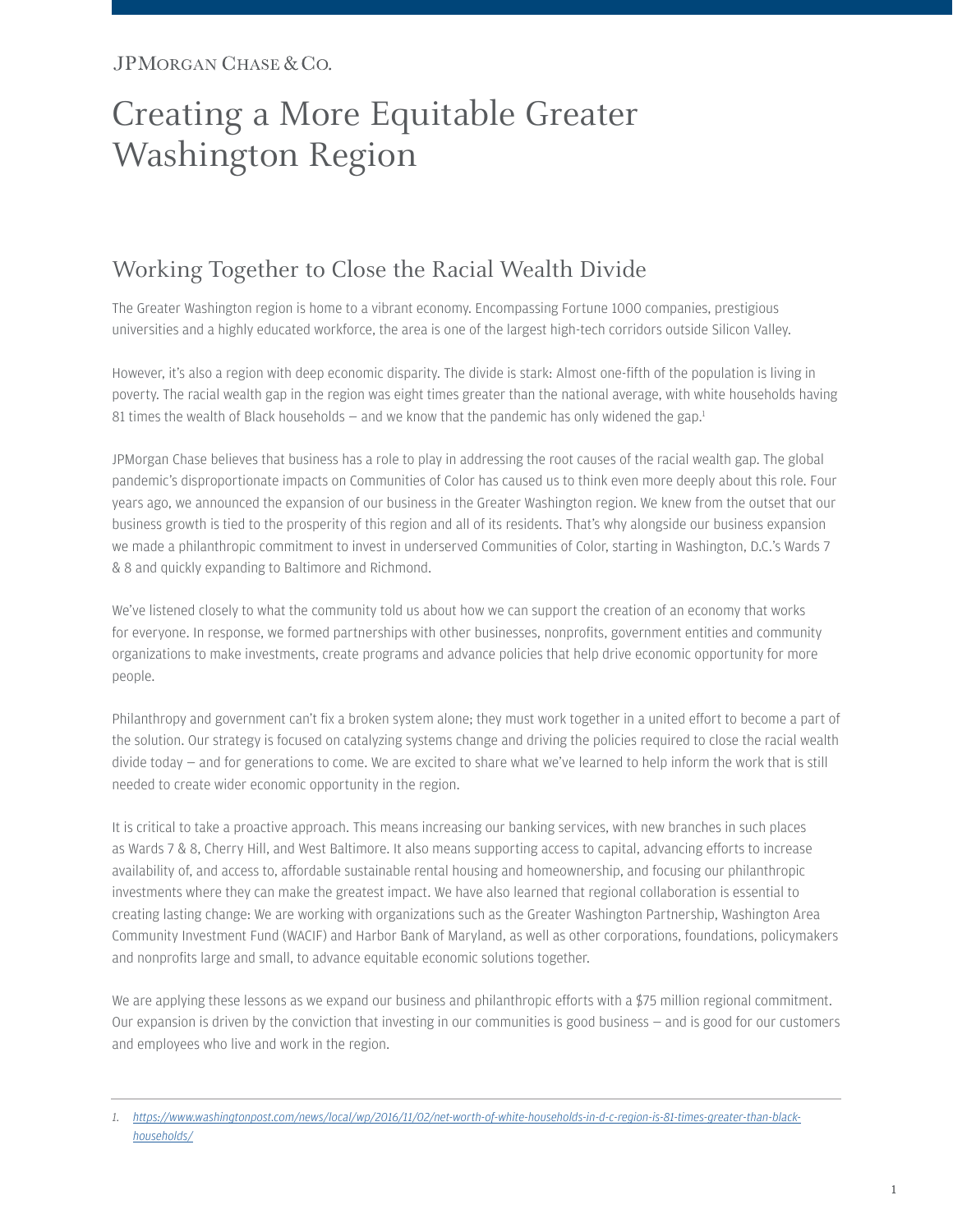We are grateful to our community, business and government partners who have been part of this journey. We deeply value their efforts and guidance as we continue to apply and share the lessons we've learned as we work to help create equitable growth in this vibrant region. There is more work to be done, and we are committed to evolving, learning and driving change together.

#### Peter Scher

*Chairman of the Mid-Atlantic Region JPMorgan Chase*

#### JPMorgan Chase's \$30 Billion Commitment to Advance Racial Equity

In 2020, our firm committed \$30 billion nationally over five years to advance racial equity. We are harnessing our expertise in business, policy and philanthropy to increase economic opportunity in underserved communities, especially Black, Hispanic and Latino, in order to:[2](#page-1-0)

- Promote and expand affordable rental housing and homeownership for underserved communities.
- Grow Black, Hispanic and Latino-owned businesses.
- Improve financial health and access to banking in Black, Hispanic and Latino communities.
- Accelerate investment in our employees and build a more diverse, inclusive workforce.

### Advancing Systems Change and Policy Innovation

Economic shocks have shaped the fortunes of Communities of Color in the Greater Washington region — and driven a widening racial wealth divide.

Over the years, the region has seen increased levels of investment from the public and private sectors in projects such as Port Covington in Baltimore, the 11th Street Bridge Park in Washington, D.C., Amazon HQ2 in Northern Virginia, and the Purple Line between Prince George and Montgomery counties. These investments, which will positively impact our communities for decades to come if we recognize and avoid historic missteps that have displaced and denied Communities of Color the benefits of economic growth. Avoiding inequities requires concerted and sustained efforts by public and private sector partners to help ensure that these investments build wealth for residents of color.

Economic shocks such as the Great Recession exacerbated existing economic disparities — and then the pandemic hit. In D.C., the catastrophic economic fallout resulted in the region's Communities of Color suffering the country's worst job losses related to COVID-19. In March 2020, the unemployment rate in Washington, D.C.'s Ward 8 was 12.5 percent.<sup>3</sup> By August 2021, it had reached 15.5 percent. And according to the Economic Policy Institute, job losses related to COVID-19s for Black workers in the District was [4](#page-1-2):1 compared to white workers  $-$  <sup>4</sup> the country's largest Black-to-white unemployment rate gap in the fourth quarter of 2020.<sup>5</sup> Additionally, an ongoing eviction crisis continues to have a rippling effect on household economic

<span id="page-1-0"></span>*<sup>2.</sup> <https://www.jpmorganchase.com/news-stories/jpmc-commits-30-billion-to-advance-racial-equity>*

<span id="page-1-1"></span>*<sup>3.</sup> [Ward 8 unemployment, March 2020: https://does.dc.gov/sites/default/files/dc/sites/does/release\\_content/attachments/DC%20Ward%20Data%20](https://does.dc.gov/sites/default/files/dc/sites/does/release_content/attachments/DC%20Ward%20Data%20Apr20-Mar20-Apr19.pdf) [Apr20-Mar20-Apr19.pdf, Ward 8 unemployment, August 2021: https://does.dc.gov/sites/default/files/dc/sites/does/page\\_content/attachments/](https://does.dc.gov/sites/default/files/dc/sites/does/page_content/attachments/DC%20Ward%20Data%20Aug21-Jul21-Aug20.pdf) DC%20Ward%20Data%20Aug21-Jul21-Aug20.pdf*

<span id="page-1-2"></span>*<sup>4.</sup> <https://www.epi.org/indicators/state-unemployment-race-ethnicity-2020q3q4/>*

<span id="page-1-3"></span>*<sup>5.</sup> <https://www.epi.org/indicators/state-unemployment-race-ethnicity-2020q3q4/>*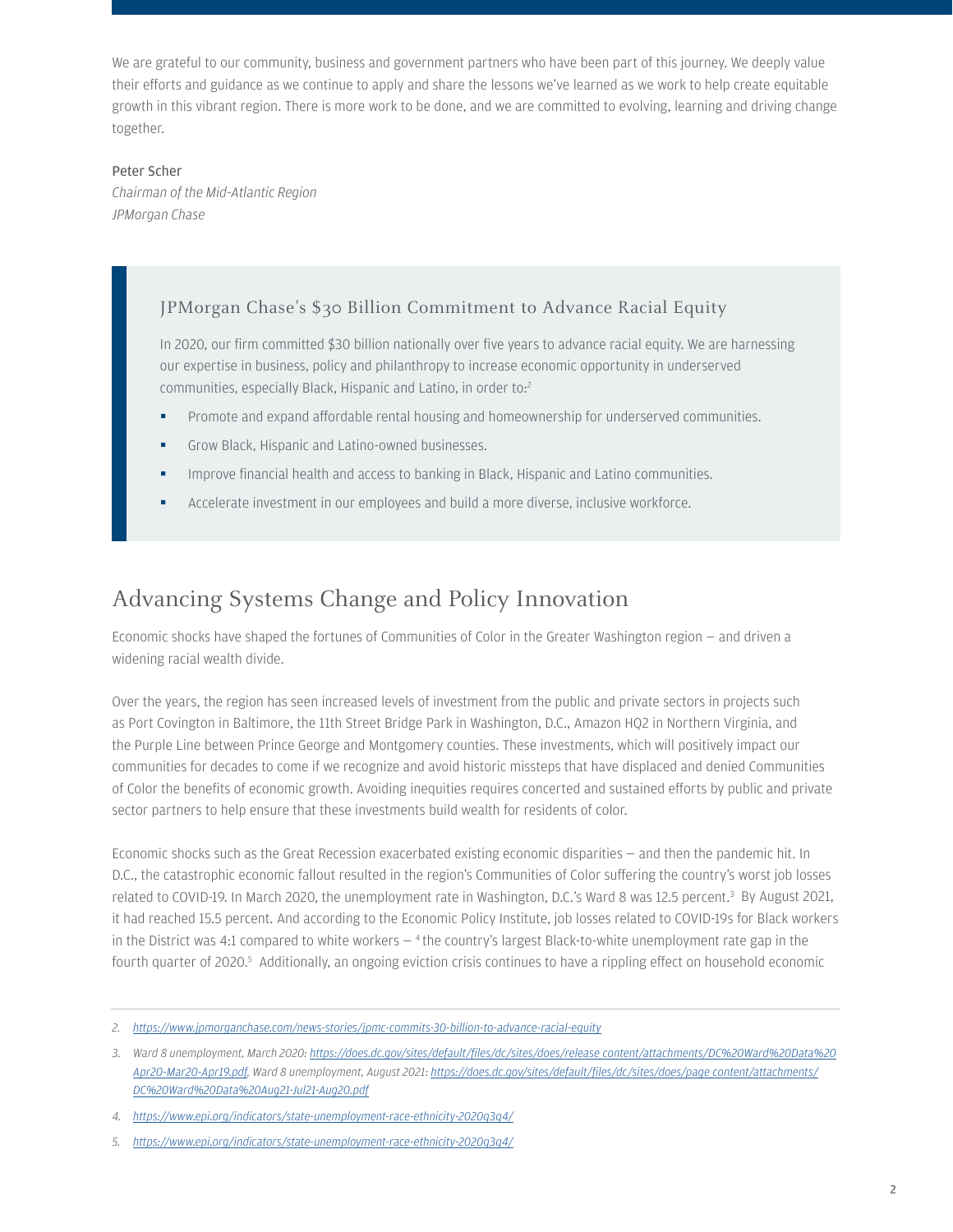stability and a disproportionate impact on Communities of Color. This trend mirrors national filing and eviction rates which are, on average, significantly higher for Black renters than for white renters.<sup>[6](#page-2-0)</sup>

Supporting an inclusive recovery  $-$  and laying the foundation to become a truly equitable region  $-$  requires a commitment from the public and private sectors to shifting the systems and policies necessary to close the racial wealth divide. That is exactly where our firm is focused.

Through our efforts in the Greater Washington region, JPMorgan Chase has learned a number of valuable lessons that are equally applicable in regions across the country working to create more equitable and inclusive growth:

- 1. Regional collaboration is necessary to bridge the racial wealth divide.
- 2. Invest in Women of Color, who are key drivers of household economic mobility.
- 3. Change systems by removing embedded barriers through intentional and integrated investment, philanthropy and policy.
- 4. Invest in diverse-led organizations and businesses that are "by and for" Communities of Color.

These, and many other lessons learned, will inform our business and philanthropic investments, partnerships and policy going forward. At the same time, it is clear that the racial wealth gap is a complex and deeply embedded problem, and it is crucial to continue to listen, learn, iterate and respond to regional needs.

# Lesson #1: Regional collaboration is necessary to bridge the racial wealth divide.

The racial wealth gap in the Greater Washington region transcends jurisdictions and state lines — and at the same time it denies households of color the opportunity to benefit from regional growth. For example, homes in traditional neighborhoods of color such as Harlem Park in West Baltimore often receive disproportionately low appraisals, making it difficult for would-be homeowners to get financing and for existing homeowners to access much-needed equity that could help in managing economic shocks. Disruptive public transit projects often reduce the amount of affordable housing or drive up the cost of rent and homeownership. These projects also divert foot traffic in commercial corridors with a concentration of Black, Hispanic and Latino businesses, resulting in lost income. The region's multibillion dollar procurement pipelines are often not accessible to diverse entrepreneurs, leaving these groups behind. Addressing regionwide challenges requires regionwide solutions.

#### Applying what we've learned:

*Our firm supports and helps convene collaborative efforts that bring together partners from across sectors and geographies to mobilize behind a coordinated regional agenda.* 

According to the Greater Washington Partnership's Inclusive Growth Dashboard, closing the region's racial wealth divide has the potential to unlock an estimated \$35 billion to \$50 billion in GDP by 2028, and we believe that a regional approach is key to opening the door.<sup>7</sup> This requires setting shared targets while measuring and tracking progress on equity goals.

We recognize that homeownership, small business and a strong workforce play a critical role in accelerating wealth building in the area. Yet Communities of Color have long been denied access to these opportunities. Therefore, our partnerships and investments are focused on connecting residents to wealth-building opportunities.

<span id="page-2-0"></span>*<sup>6.</sup> <https://evictionlab.org/demographics-of-eviction/>*

<span id="page-2-1"></span>*<sup>7.</sup> [https://greaterwashingtonpartnership.com/wp-content/uploads/2021/06/Greater-Washington-Partnership-Launches-Inclusive-Growth-Indicators-](https://greaterwashingtonpartnership.com/wp-content/uploads/2021/06/Greater-Washington-Partnership-Launches-Inclusive-Growth-Indicators-Dashboard_062821.pdf)Dashboard\_062821.pdf*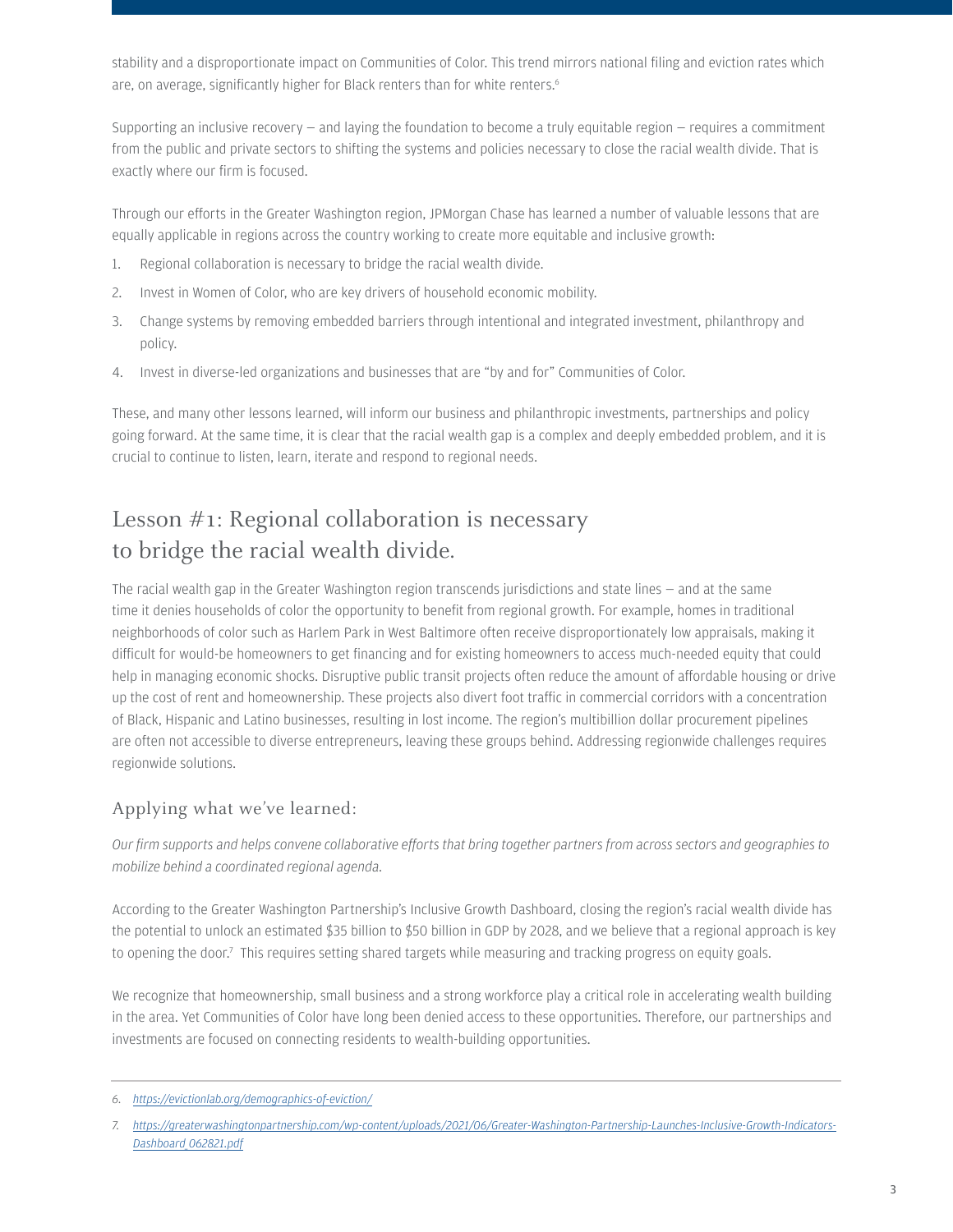One example is our support of the Purple Line Housing Fund, an equitable development transit effort led by three regional community development financial institutions (CDFIs): Enterprise Community Partners, the National Housing Trust and the Latino Economic Development Center. The effort focuses on preserving housing and small businesses across the Purple Line corridor, a 16.2-mile light rail between Montgomery and Prince George's counties, scheduled to open in 2023. While the new transit line's construction has the potential to increase access to jobs and connectivity in low-income communities, the project threatens housing affordability along its path, with 17,000 affordable homes at risk.<sup>8</sup>

Creating a strong workforce is another key way to promote equitable access across the Greater Washington region. To support a strong, diverse pipeline, JPMorgan Chase supported the Capital CoLab, a partnership of business and academic institutions that develop talent across industries. It encompasses a network of 18 employers, 26 higher education institutions and five K-12 school systems moving in tandem to expand the pipeline, prepare people with the skills and experience that employers need and improve employee retention.

#### What's next:

Addressing the racial wealth gap requires public-private patnerships that are focused on changing the systems that deny Communities of Color access to capital. We are expanding that access to capital through regional collaborations including the Entrepreneurs of Color Fund and the Greater Washington Partnership as well as through investing in MDIs and CDFIs. At the same time, we'll look toward innovations in the supply chain: Knowing that the federal government is one of the biggest purchasers in the country, we'll explore ways to create collaborations across the region to link diverse suppliers of goods and services with government opportunities.

### LESSON 2: Invest in Women of Color, who are key drivers of household economic mobility.

Between 69 to 73 percent of households with children in Wards 7 & 8 in the District are headed by single Women of Color[.9](#page--1-1) Their role as economic drivers in the region makes addressing the racial wealth divide more urgent than ever: Women of Color are the hardest-hit demographic in the pandemic-related economic downturn. In addition, Black women face the greatest threat of losing their homes as a result of the pandemic.<sup>10</sup> Employment among Black women is the least recovered, with some 550,000 fewer adult Black women working nationally now than in February 2020.<sup>11</sup> As of December 2020, 9.1 percent of Latinas were unemployed, versus 5.7 percent of white women.[12](#page--1-4)

Addressing the racial wealth divide starts with recognizing that it is driven by both racial and gender disparitites — and that closing it requires a gendered approach.

#### Applying what we've learned:

*Our firm is investing in Women of Color as drivers of change who are equipped with the lived experience to deliver sustainable solutions.* 

Our efforts are focused on connecting Women of Color to wealth-building opportunities to break the cycle of generational poverty and combat the the pandemic's detrimental effects. To that end, we are partnering with organizations that put

*<sup>8.</sup> <https://www.bizjournals.com/washington/news/2019/12/12/the-purple-line-could-endanger-up-to-17-000.html>*

*<sup>9.</sup> [https://datacenter.kidscount.org/data/tables/7162-families-headed-by-a-single-mother-by-ward#detailed/21/1852-1859/fal](https://datacenter.kidscount.org/data/tables/7162-families-headed-by-a-single-mother-by-ward#detailed/21/1852-1859/false/1729,37,871,870,573,869,36,868,867,133/any/14195) se/1729,37,871,870,573,869,36,868,867,133/any/14195*

*<sup>10.</sup> <https://thehill.com/blogs/congress-blog/politics/508897-a-wave-of-mass-evictions-is-inevitable-and-black-women-will-be>*

*<sup>11.</sup> <https://www.washingtonpost.com/business/2021/10/07/job-openings-left-behind/>*

*<sup>12.</sup> [https://newsroom.ucla.edu/releases/latinas-dropping-out-of-workforce-pandemic](https://newsroom.ucla.edu/releases/latinas-dropping-out-of-workforce-pandemic )*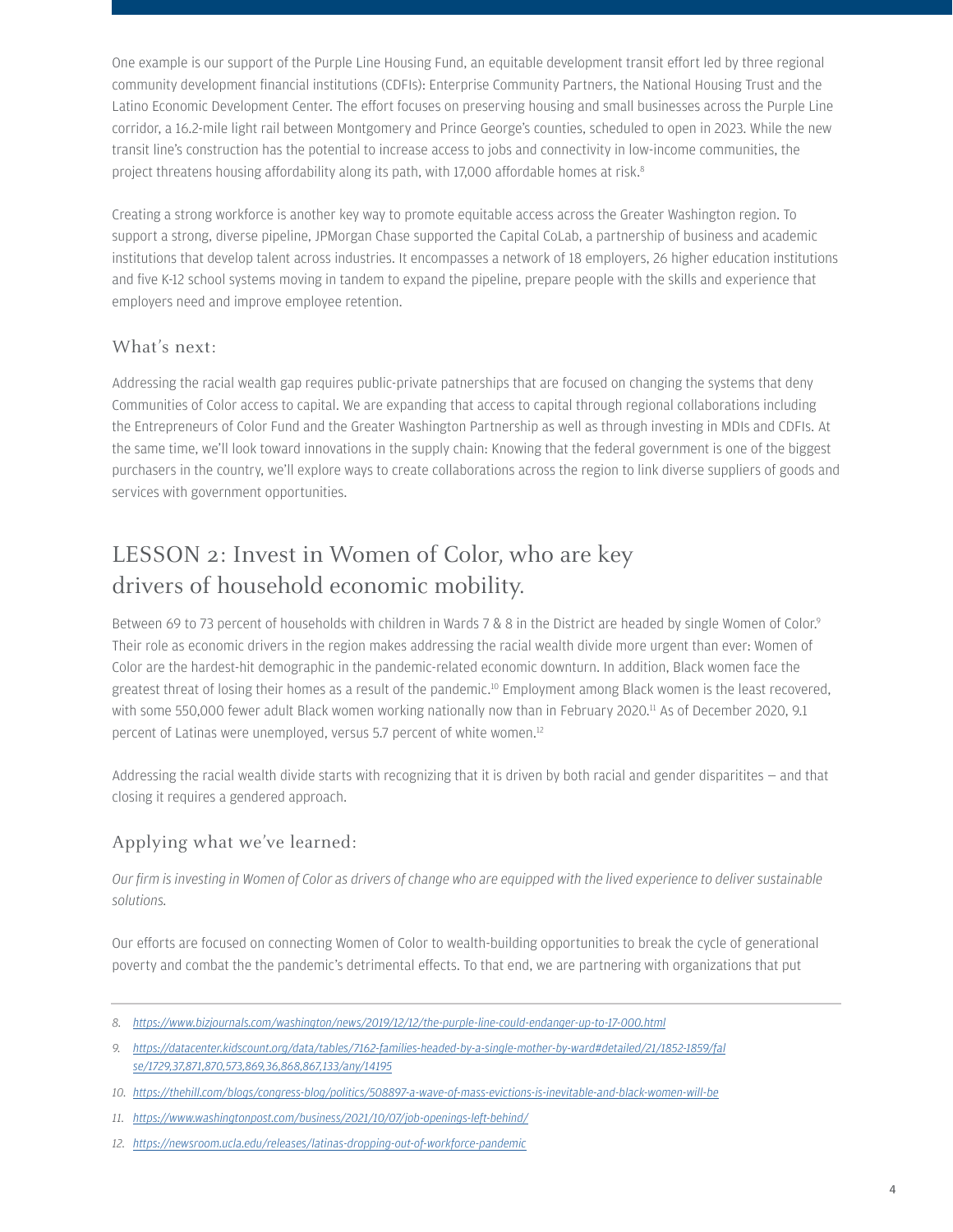Women of Color at the center of the conversation. For example, we support the collaboration between the Black Women's Roundtable — a leadership development, mentoring and policy-making organization — and the Sadie Collective, a group of Black women economists. Working together, these two organizations use data to inform a regional policy agenda focused on Women of Color.

Another example is our support for the Coalition for Nonprofit Housing and Economic Development (CNHED), which works with universities, hospitals, and utility companies to increase the contract and hiring rates for minority-owned firms. Partnerships like these help Black female entrepreneurs expand their networks. For example, Pinkey Reddick, owner of PINKE'S E.A.T'S LLC catering company in Ward 7, made connections through CNHED that have led to contracts with institutions such as Georgetown University and Sibley Memorial Hospital.<sup>13</sup> Not only has the support helped strengthen her business, but it has also given her opportunities to bring healthy food options to her community.

To strengthen the workforce, we are supporting LIFT-DC, which provides financial coaching and job placement for single parents in Wards 7 & 8. We are also backing workforce efforts with Historically Black Colleges and Universities (HBCUs) and community-based, Women of Color-led organizations, like Urban Ed to increase pipelines for Women of Color for tech careers in the region.

#### What's next:

By leveraging the data analytics and policy expertise of the JPMorgan Chase PolicyCenter and Institute and collaborations with community partners, we will collect actionable data on the region's wealth gap for Women of Color and a data-informed policy agenda. We will also continue to support a regional policy agenda that recognizes the need for a gendered approach to overcome regional racial economic disparities, one that benefits Women of Color and is informed by female policymakers of color.

# LESSON 3: Change systems by removing embedded barriers through intentional and integrated investment, philanthropy and policy.

Systemic barriers are deeply embedded in policy and private sector behavior. When philanthropic capital is leveraged in creative ways — to test solutions, further policy and mobilize collective action in combination with other forms of business and government capital — it can play a catalytic role in driving systems change.

#### Applying what we've learned:

*By leveraging our firm's assets, including our business and philanthropic capital and policy expertise, we aim to shift the trajectory of underserved neighborhoods and expand access to wealth-building opportunities for residents across the Greater Washington region.* 

Our firm is making long-term business investments to help drive systems change in Wards 7 & 8, and in Baltimore. We are opening branches that are committed to hiring locally and to serving the community by expanding access to banking services, as well as offering free Wi-Fi, workshops and community space. We are hiring full-time community and home lending managers to increase awareness of available resources and tools. They will help connect residents with financial health education, sustainable homeownership and access to banking and home or business lending services. We also offer a Business Banking program that matches diverse entrepreneurs with a senior business consultant to provide mentorship, business development coaching and financial planning to help strengthen sustainable business growth.

One example of this multi-layered approach to systems change is JPMorgan Chase's investment in Baltimore. First, through the Entrepreneurs of Color Fund, which works with CDFIs like Capital Impact Partners, we were able to provide funding and

<span id="page-4-0"></span>*13. <https://www.jpmorganchase.com/news-stories/this-ward-7-entrepreneur-caters-to-her-community>*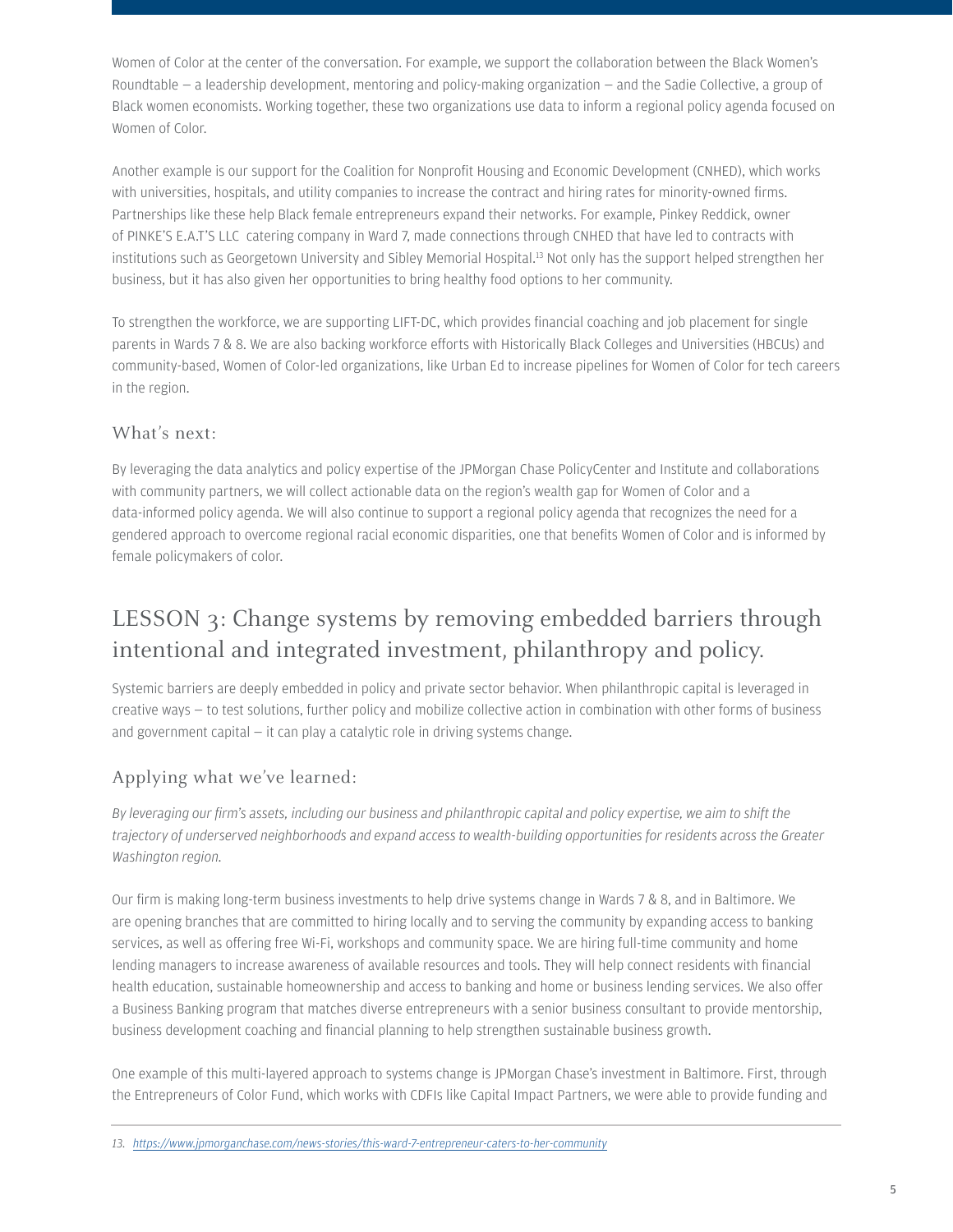technical assistance to Bree Jones, founder of Parity Homes, a housing development company that acquires and rehabilitates vacant and abandoned properties in Baltimore. The support helped Parity Homes undertake its first development project to transform a distressed block into affordable homes in West Baltimore. However, there was a roadblock: the cost of rehabilitating a property was often higher than the value of the rehabbed home, creating an appraisal gap and making it impossible to raise capital, secure financing or renovate. This led Jones to advocate for policy changes that remove systemic barriers to neighborhood revitalization. In 2021, Maryland Governor Larry Hogan signed the Appraisal Gap From Historic Redlining Financial Assistance Program into law. Designed to repair the present day economic impacts of historical policies and practices, this program seeks to provide a funding mechanism to rehab distressed properties. The bill created a model for scaling interventions nationally. JPMorgan Chase's Policy Center showcased her legislative work as a tactic to combat the impact of long-term disinvestment, which have stripped Communities of Color of equity, further widening the racial wealth divide. Additionally, through the JPMC Founders Forward program, we provided Jones with a team of skilled employee volunteers to help expand her operations, and we've awarded Parity Homes a \$2 million recoverable philanthropic investment to support their affordable housing developments.

#### What's next:

We will continue to innovate when it comes to the systems that deny access to wealth-building for Communities of Color. This means looking across our business and policy efforts to find ways to improve regional housing preservation efforts, increase homeownership opportunities, support neighborhood stabilization and advance federal policy reforms such as the singlefamily tax credit.

# LESSON 4: Invest in diverse-led organizations and businesses that are "by and for" Communities of Color.

In many underinvested Communities of Color, local organizations and businesses often don't have access to resources in order to invest in, test and scale solutions that are "by and for" their communities. Yet, given their deep understanding of, and proximity to, the communities they serve, often these organizations are best positioned to address racial disparities.<sup>[14](#page-5-0)</sup>

Breaking through the structural barriers that cause this lack of access requires intentional, long-term business and philanthropic investment in organizations and businesses doing work to benefit their own communities. This proactive approach is the most effective way to advance equity goals and disrupt inequities in investment, philanthropy and policymaking.

#### Applying what we've learned:

#### *Our efforts break down barriers by supporting local, diverse organizations through a mix of business and philanthropic investments.*

Through our business, we have made non-voting equity investments in the region's three MDIs, or Black-owned banks: The Harbor Bank of Maryland, Industrial Bank and City First Broadway. In addition, we have supported diverse-led CDFI and MDI partners to provide increased access to capital for People of Color. While MDIs and CDFIs provide vital financial services in communities that are often underserved, many need additional capital themselves in order to provide this necessary funding to underrepresented communities.

<span id="page-5-0"></span>Our support and investments in community-based organizations provide critical services within the Communities of Color we serve. One example is Community of Hope, a birthing and family health center close to Wards 7 & 8. Our firm provided a \$20 million New Market Tax Credit investment that will help purchase, renovate and expand the facility so it can provide more